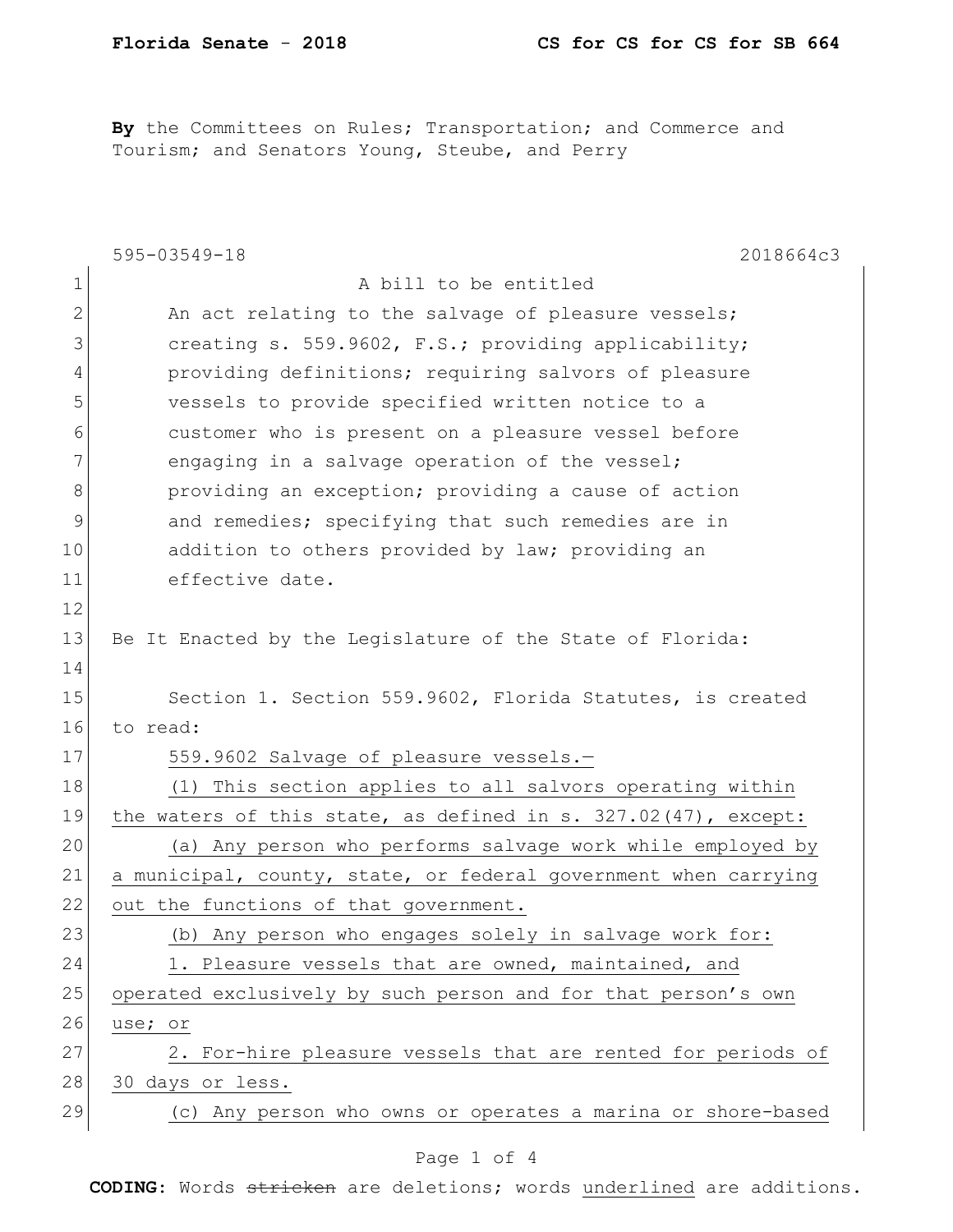|    | 595-03549-18<br>2018664c3                                        |
|----|------------------------------------------------------------------|
| 30 | repair facility and is in the business of repairing pleasure     |
| 31 | vessels, where the salvage work takes place exclusively at that  |
| 32 | person's facility.                                               |
| 33 | (d) Any person who is in the business of repairing pleasure      |
| 34 | vessels who performs the repair work at a landside or shoreside  |
| 35 | location designated by the customer.                             |
| 36 | (e) Any person who is in the business of recovering,             |
| 37 | storing, or selling pleasure vessels on behalf of insurance      |
| 38 | companies that insure the vessels.                               |
| 39 | (2) As used in this section, the term:                           |
| 40 | (a) "Customer" means the owner of the pleasure vessel or         |
| 41 | the person who has been given the authority by the owner to      |
| 42 | authorize salvage work of the pleasure vessel.                   |
| 43 | (b) "Pleasure vessel" means any watercraft no more than 60       |
| 44 | feet in length which is used solely for personal pleasure,       |
| 45 | family use, or the transportation of executives, persons under   |
| 46 | the employment, and guests of the owner.                         |
| 47 | (c) "Salvage work" means any assistance, services, repairs,      |
| 48 | or other efforts rendered by a salvor relating to saving,        |
| 49 | preserving, or rescuing a pleasure vessel or its passengers and  |
| 50 | crew which are in marine peril. Salvage work does not include    |
| 51 | towing a pleasure vessel.                                        |
| 52 | (d) "Salvor" means a person in the business of voluntarily       |
| 53 | providing assistance, services, repairs, or other efforts        |
| 54 | relating to saving, preserving, or rescuing a pleasure vessel or |
| 55 | the vessel's passengers and crew which are in marine peril, in   |
| 56 | exchange for compensation.                                       |
| 57 | (3) (a) If the customer is present on the pleasure vessel,       |
| 58 | before a salvor may engage in the salvage operation of a         |

## Page 2 of 4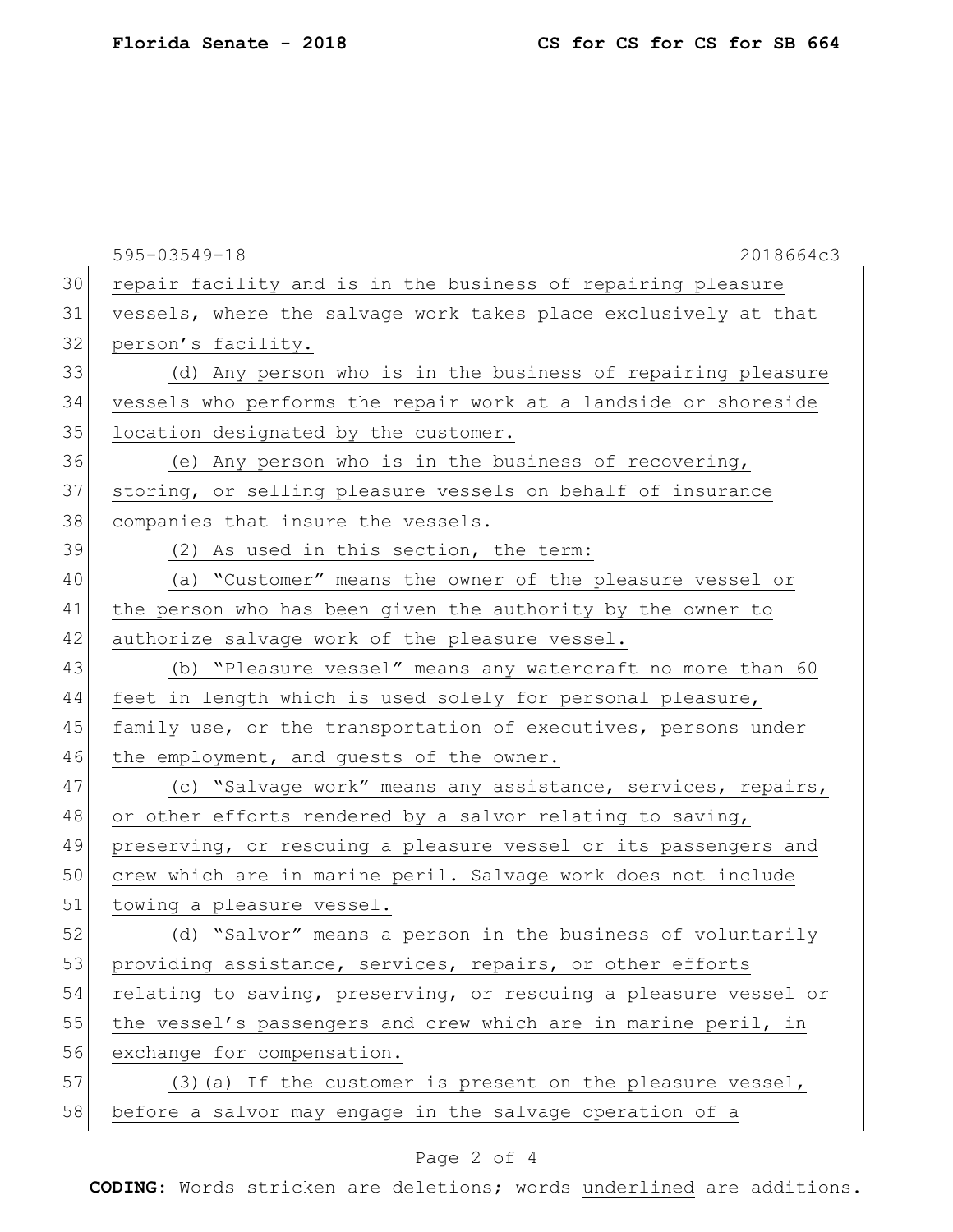|    | 595-03549-18<br>2018664c3                                        |
|----|------------------------------------------------------------------|
| 59 | pleasure vessel, the salvor must provide the customer with       |
| 60 | written notice that the service offered is not covered by any    |
| 61 | towing contract. The written notice must include the following   |
| 62 | statement, in capital letters of at least 12-point type, and     |
| 63 | must be signed by the customer:                                  |
| 64 |                                                                  |
| 65 | THE SERVICE OFFERED BY THE SALVOR IS CONSIDERED SALVAGE WORK AND |
| 66 | IS NOT COVERED BY ANY TOWING SERVICE CONTRACT. SALVAGE WORK      |
| 67 | ALLOWS THE SALVOR TO PRESENT YOU OR YOUR INSURANCE COMPANY WITH  |
| 68 | A BILL FOR THE CHARGES AT A LATER DATE. THE SALVOR SHALL         |
| 69 | CALCULATE THE CHARGES ACCORDING TO FEDERAL SALVAGE LAW AND SUCH  |
| 70 | CHARGES MAY EXCEED A CHARGE BASED ON A TIME AND MATERIALS        |
| 71 | CALCULATION. THE CHARGES COULD AMOUNT TO AS MUCH AS THE ENTIRE   |
| 72 | VALUE OF YOUR VESSEL, INCLUDING ITS GEAR AND EQUIPMENT.          |
| 73 |                                                                  |
| 74 | IF YOU AGREE TO ALLOW THE SALVOR TO PERFORM THE OFFERED WORK     |
| 75 | WITHOUT AN AGREEMENT FOR A FIXED CHARGE FOR THE SALVAGE, YOUR    |
| 76 | ONLY RECOURSE TO CHALLENGE THE ASSESSED CHARGES IS BY A LAWSUIT  |
| 77 | IN FEDERAL COURT OR, IF YOU AND THE SALVOR AGREE IN WRITING, BY  |
| 78 | BINDING ARBITRATION.                                             |
| 79 |                                                                  |
| 80 | YOU MAY AGREE TO A FIXED CHARGE FOR THE SALVAGE WITH THE SALVOR  |
| 81 | BEFORE WORK BEGINS, AND THE AGREED CHARGE SHALL BE DOCUMENTED ON |
| 82 | THE U.S. OPEN FORM SALVAGE AGREEMENT OR OTHER SUCH SALVAGE       |
| 83 | CONTRACT SIGNED BY YOU AND THE SALVOR. YOU HAVE A RIGHT TO       |
| 84 | REJECT THE SALVOR'S OFFER OF SERVICES IF THE SALVOR WILL NOT     |
| 85 | AGREE TO A FIXED CHARGE BEFORE BEGINNING WORK.                   |
| 86 |                                                                  |
| 87 | CUSTOMER SIGNATURE: (Signature of customer)                      |

## Page 3 of 4